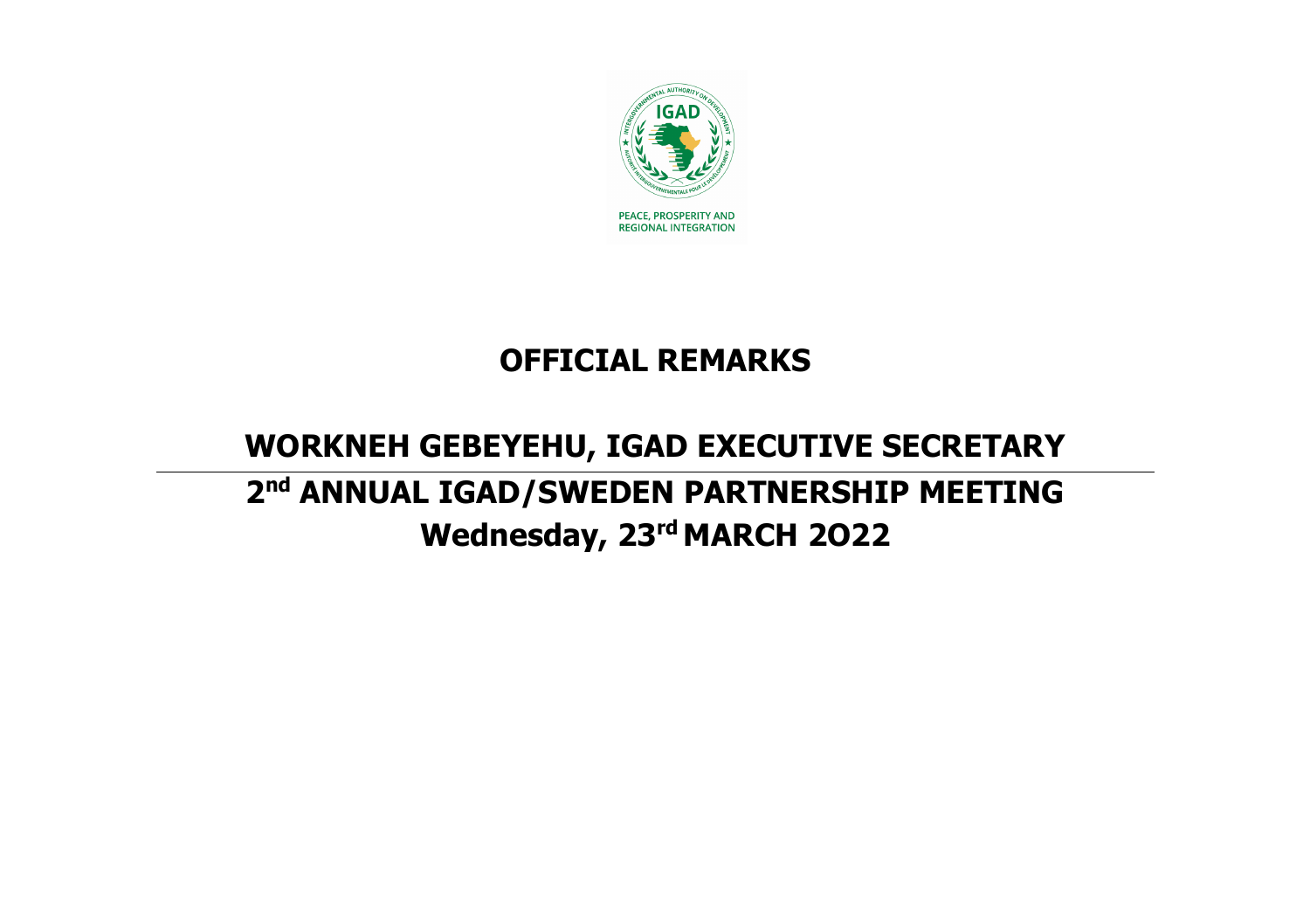

- Your Excellency, **Ambassador Hans Henric Lundqvist,** Swedish Ambassador to Ethiopia, accredited to IGAD and Permanent Representative to the African Union and UNECA;
- Distinguished **Members of the Swedish Delegation;**
- **IGAD Directors, Programme Managers, and Coordinators**  managing and administrating over programs and projects under the IGAD-Swedish cooperation;
- **Ladies and Gentlemen,**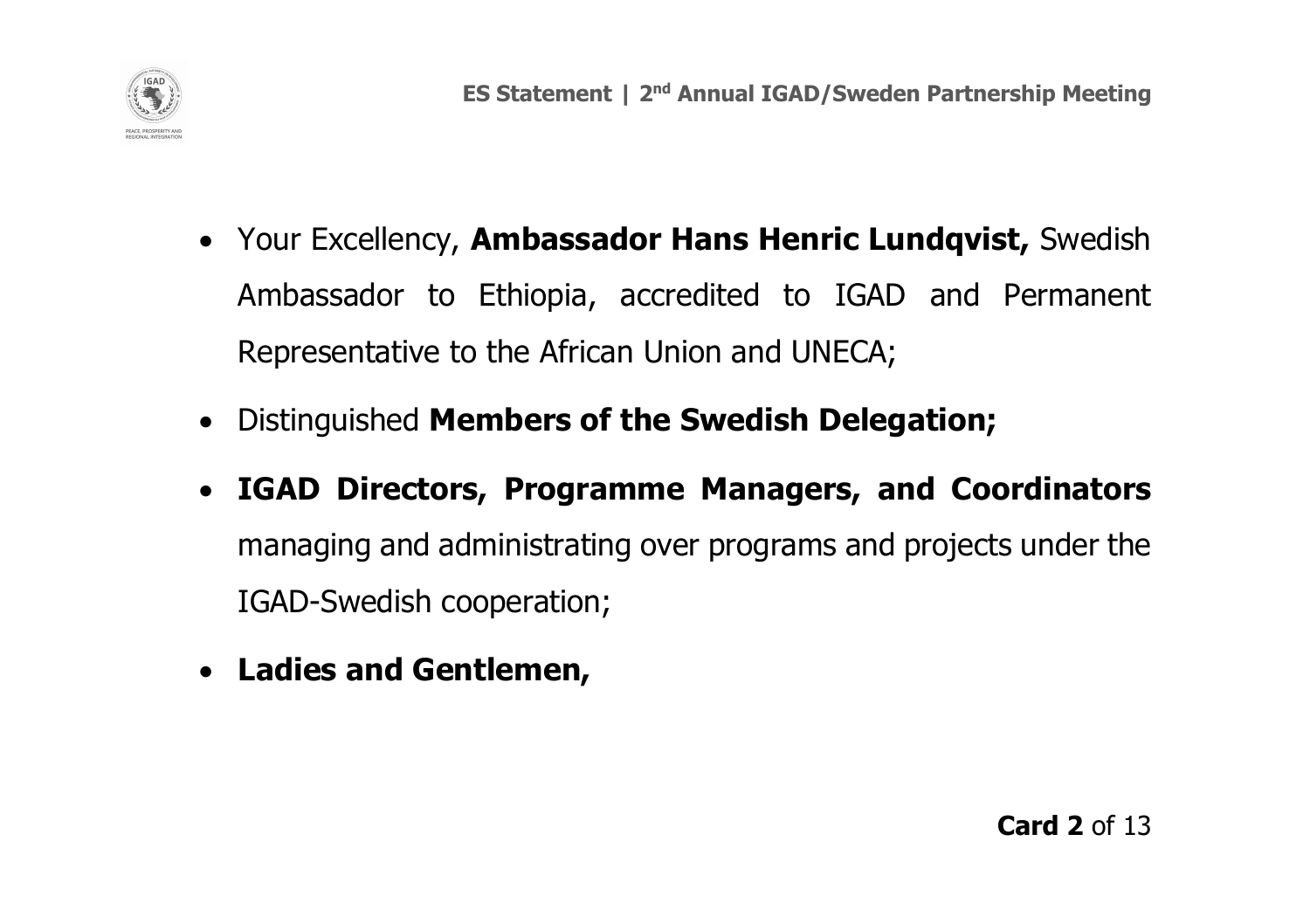

Good morning and **welcome to the second IGAD-Sweden Annual Partnership Meeting.** 

As you may recall, **we had planned have held this meeting in November of last year but unforeseen circumstances interfered with our intentions.**

I will begin my remarks by to taking this opportunity to **reaffirm our deep appreciation for the generous and long-standing support of the Government of Sweden over the last 36 years** for our member states and the IGAD Secretariat since our establishment in 1986.

I will **quote the late and great Sten Andersson,** Swedish Minister of Foreign Affairs, who said at the inception of IGAD in 1986, that;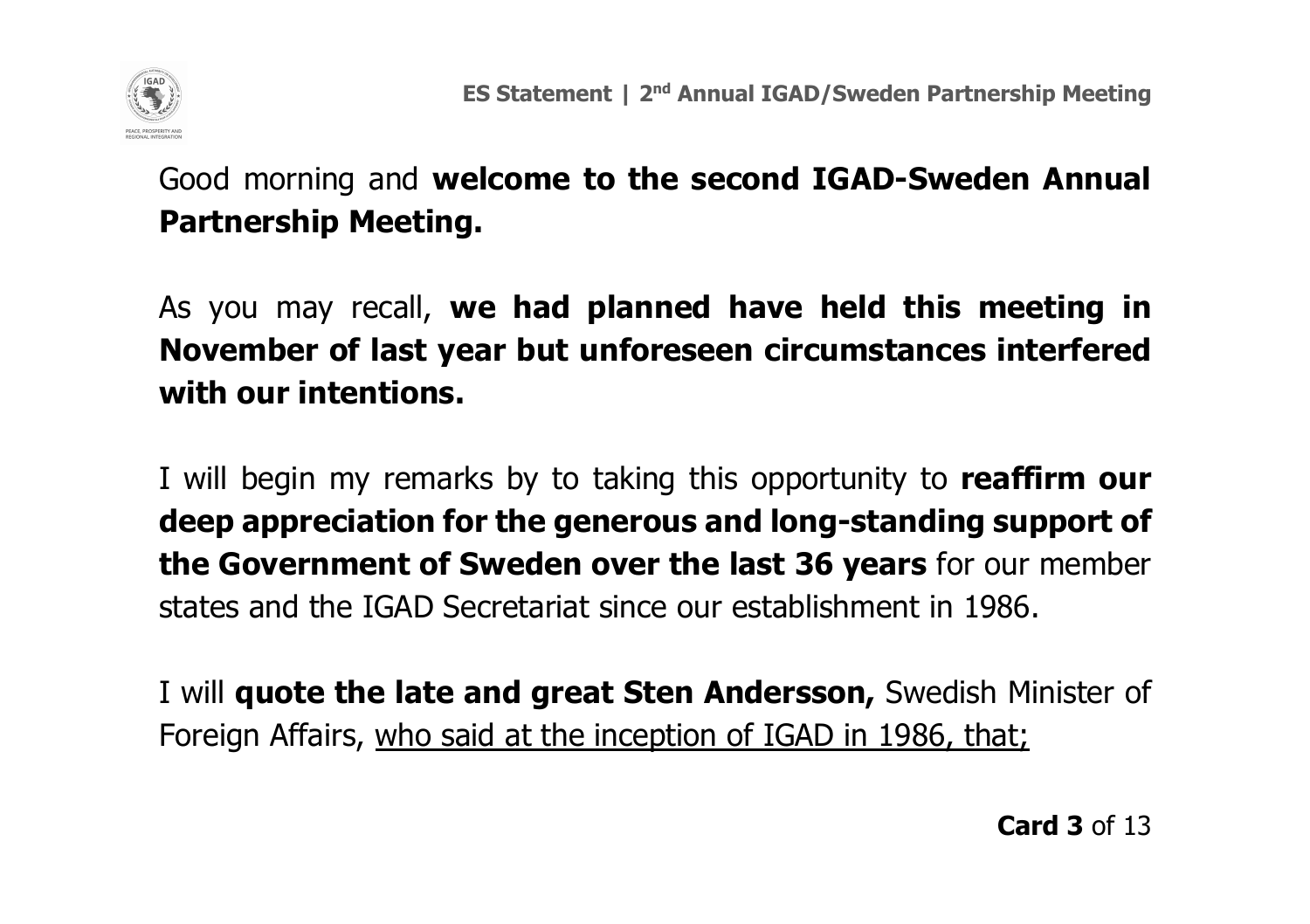

"The Swedish Government sincerely wishes you the greatest success in the proceedings of IGADD to combat desertification and economic underdevelopment and hopes that this cooperation will strengthen in the future to bring peace and prosperity to the region."

I am certain that **Mr. Andersson, who was also a champion of liberty everywhere is encouraged by the progress we have made and will continue to make with Swedish support** in addressing the chronic challenges that affect our people in the Greater Horn of Africa.

Over the years, **Sweden's portfolio at IGAD Secretariat has steadily grown and expanded to other sectoral areas including Resilience, Migration, Land Governance and the Blue Economy.**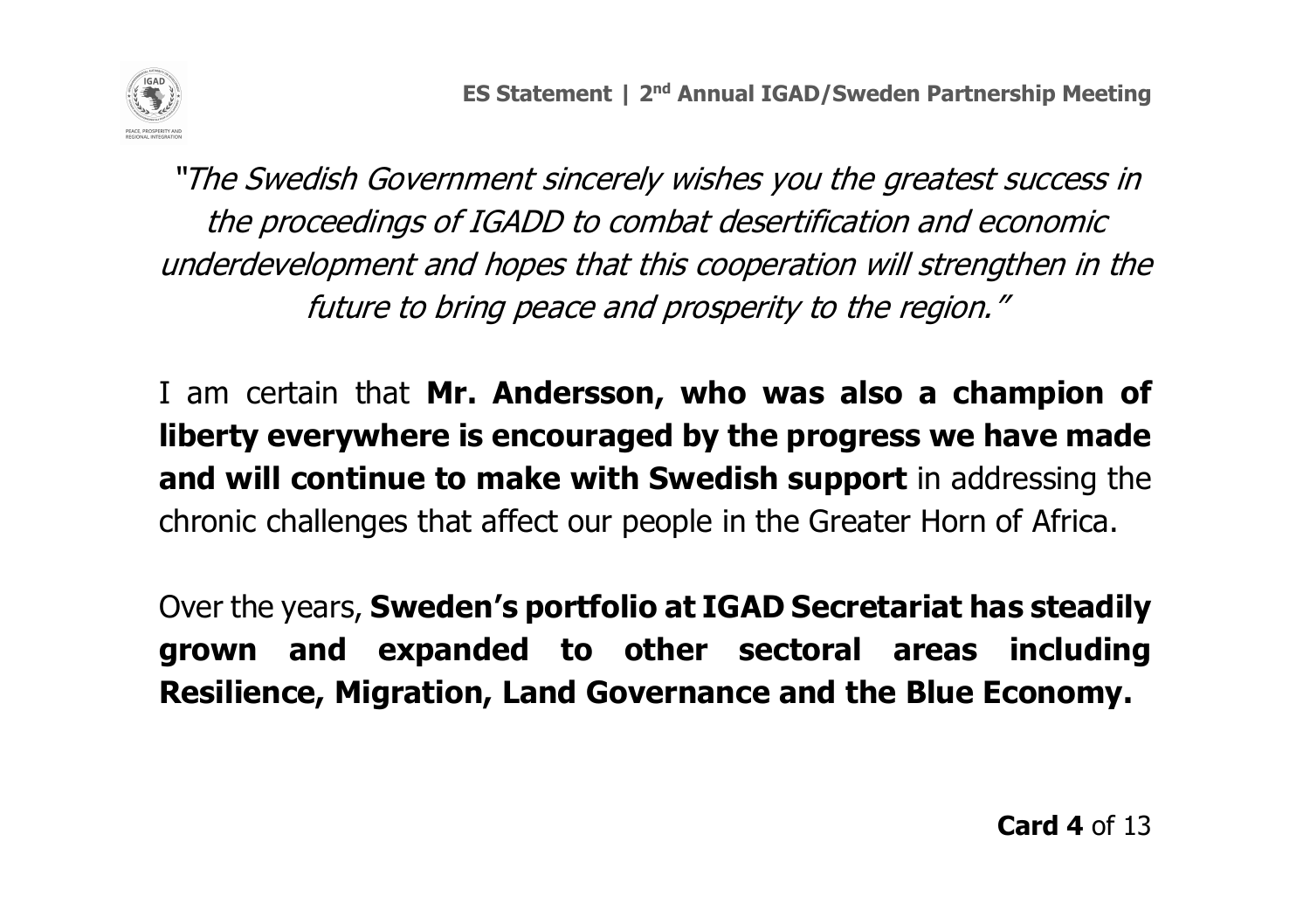

Allow me to elaborate on this briefly;

Overall, Sweden's support has been **instrumental for sustaining IDDRSI, as well as supporting of our efforts to improve the protection, social and economic conditions of refugees in the region.**

**In the area of resilience,** Swedish support to IDDRSI was indispensable in facilitating regional oversight of Country Programming Papers across 7 Member States, improved coordination of resilience projects through the IDDRSI Steering Committee, National Experts Panels and sub-national monitoring bodies.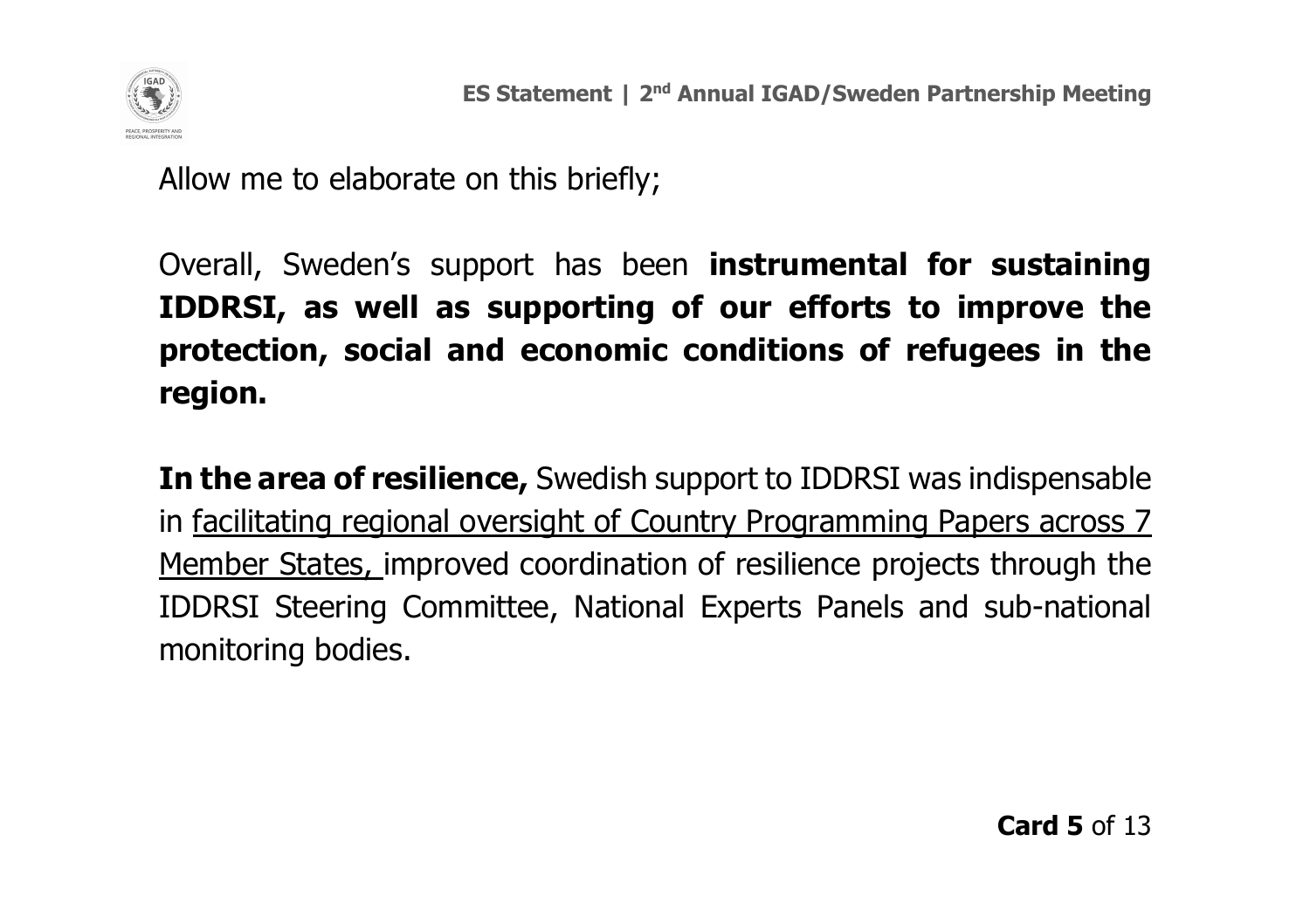

**Sweden is also the anchor partner for our work in Land Governance and entrenching gender equality in our region.** Considering that they constitute half of our regional population, women have a tremendous contribution to make to every facet of the life and development of our region.

Our partnership with Sweden has therefore seen **IGAD Member States commit to gender equality outcomes in land and many other sectors** which have now become a core component of our Member States Programming.

**Your Excellency, Ladies, and Gentlemen,**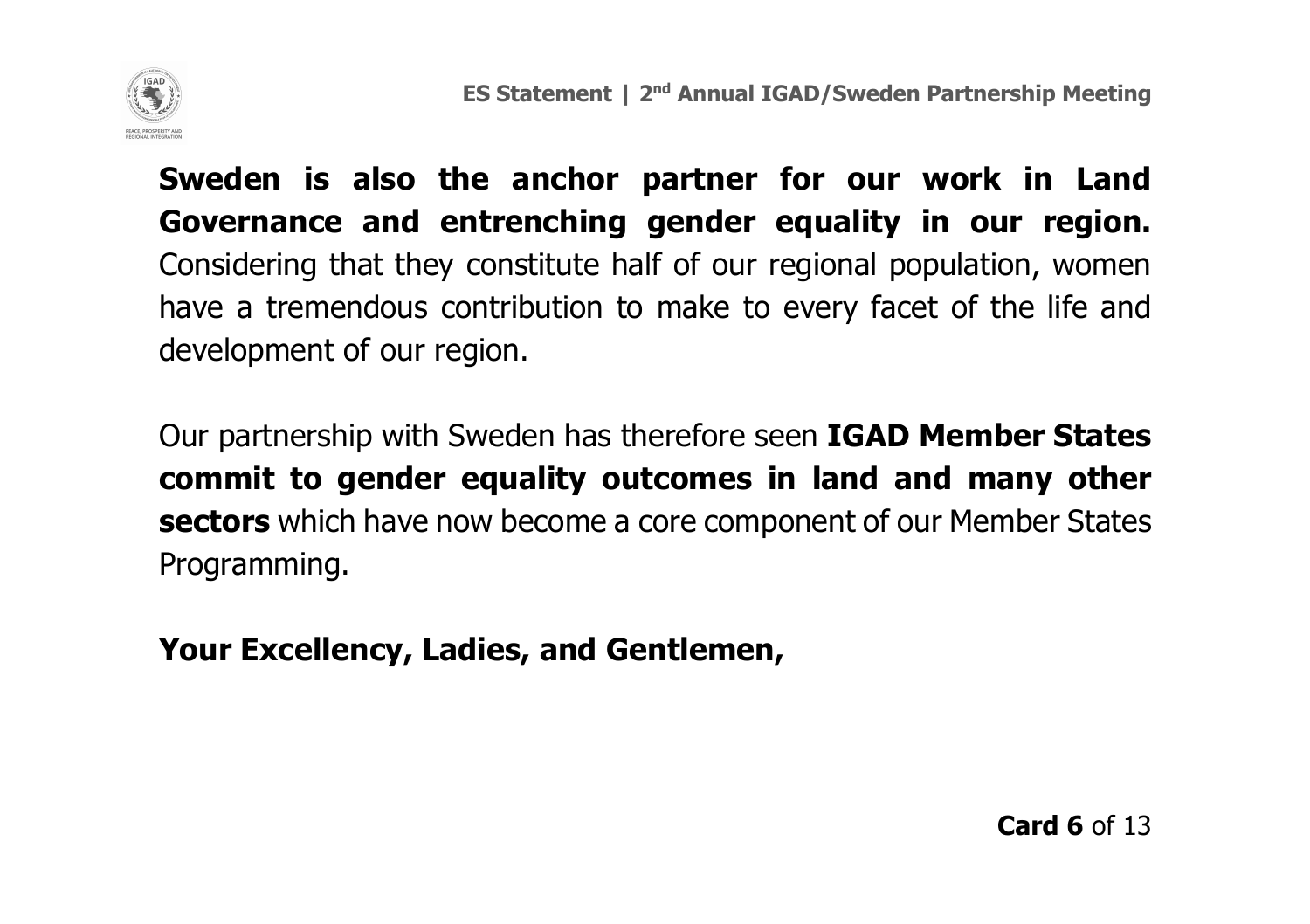

**In the area of migration**, Swedish support has **significantly improved the availability of migration data at the regional level** and played a profound role in strengthening Member States capacity to collect, analyse and disseminate migration statistics for evidence-based policymaking.

Moreover, **Swedish support has enabled IGAD to go a step further and regularly share regional migration data with the African Union** for the implementation of the 2018 AU migration policy framework and plan of action.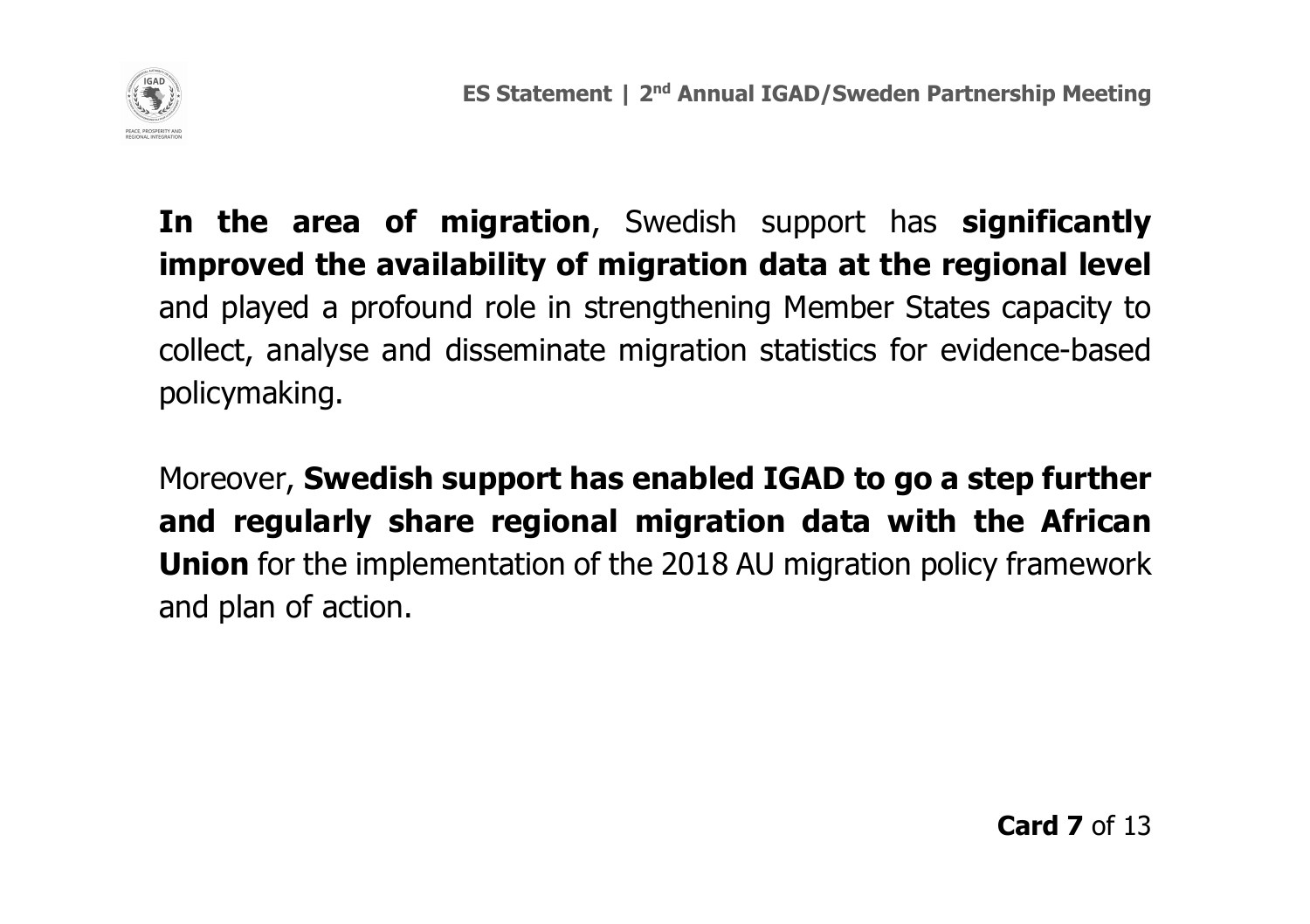

IGAD has the **distinction of a Regional Economic Community that champions the innovative and inclusive management of refugees** through the lobal Compact for Refugee and the Comprehensive Refugee Response Framework.

In this regard, IGAD is eternally grateful for the **support provided by the Government of Sweden for our comprehensive regional response to the covid-19 pandemic** which specifically targeted refugee hosting areas and migrant corridors.

We also welcome the support that Sweden has extended to response to the displacement arising from the political situations in Sudan and South Sudan.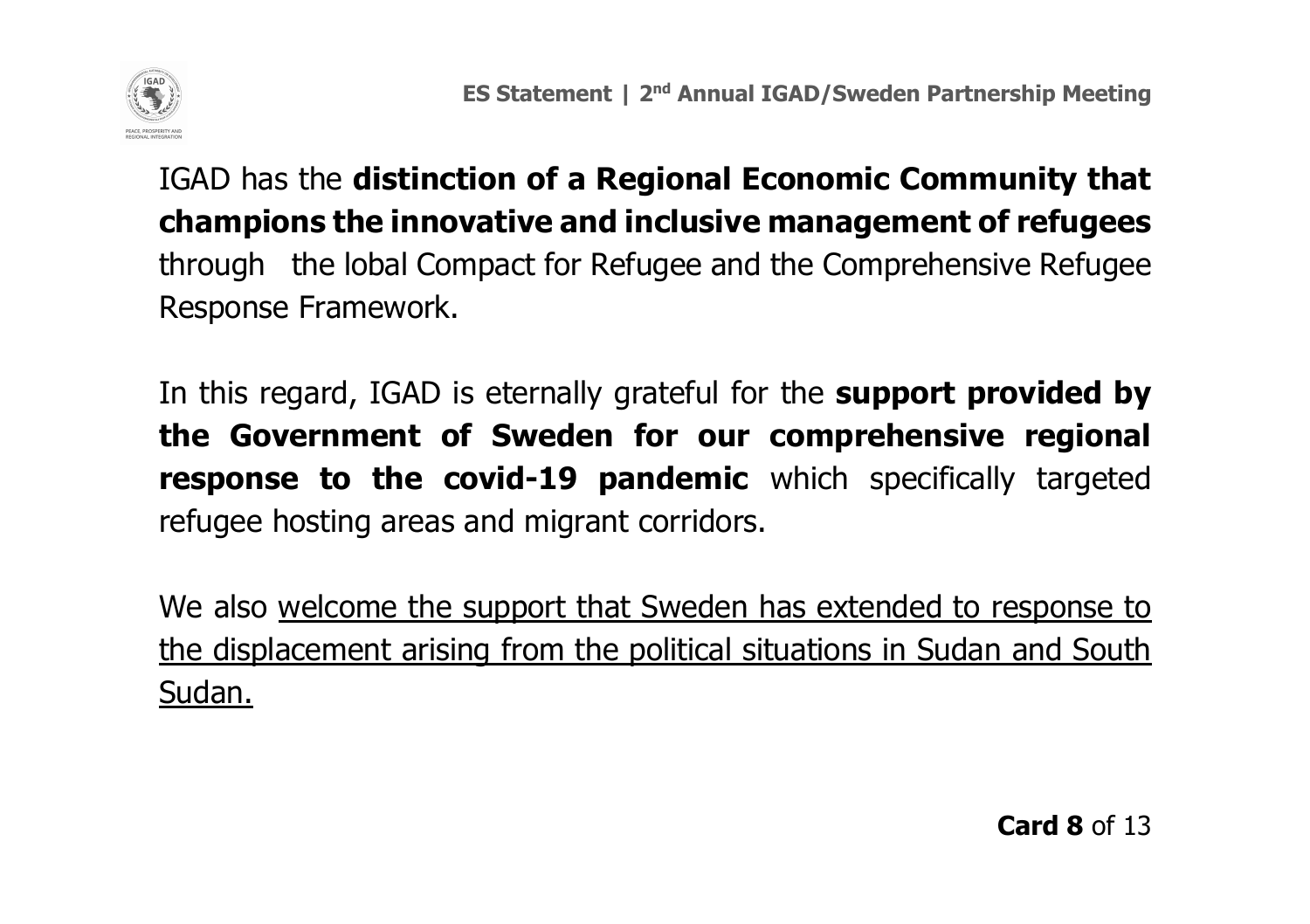

Our partnership is delivering comprehensive durable solutions strategies including national refugee management frameworks and providing technical assistance to the refugee management agencies.

Perhaps most notably, **labour migration governance is a thematic area that is close to the hearts of both IGAD and Sweden.** In this area, please accept our deep appreciation for the foresight that the Government of Sweden exhibited in financing the regional project on harmonisation of remittances in the IGAD region.

This intervention is **making it easier to share and transfer prosperity within families** by addressing the key issues affecting the inflow of remittances particularly policy, legislative and operational restrictions.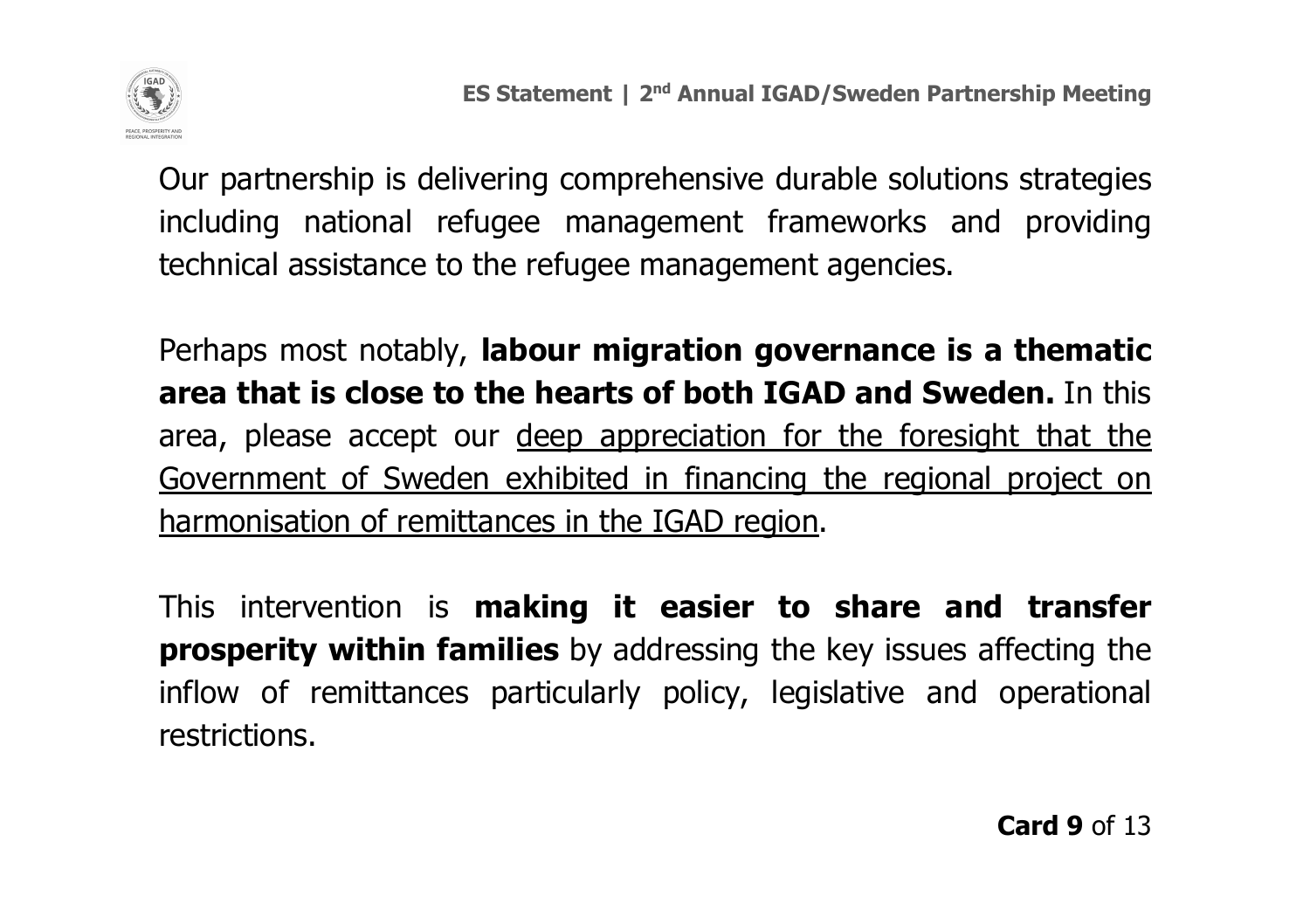

## At this juncture, I am also **happy to recall the 2021 Djibouti declaration on labour, employment and labour migration.**

In order to deliver on the commitments of this declaration**, IGAD invites the support of all like-minded partners including Sweden,** which is a pioneer in supporting labour, employment and labour migration initiatives across the continent.

## **Your Excellency, Ladies and Gentlemen,**

**My remarks will be incomplete without a brief word on our shared concern for global peace and security and the impact that the evolving situation in Ukraine** is likely to have on developing parts of the world.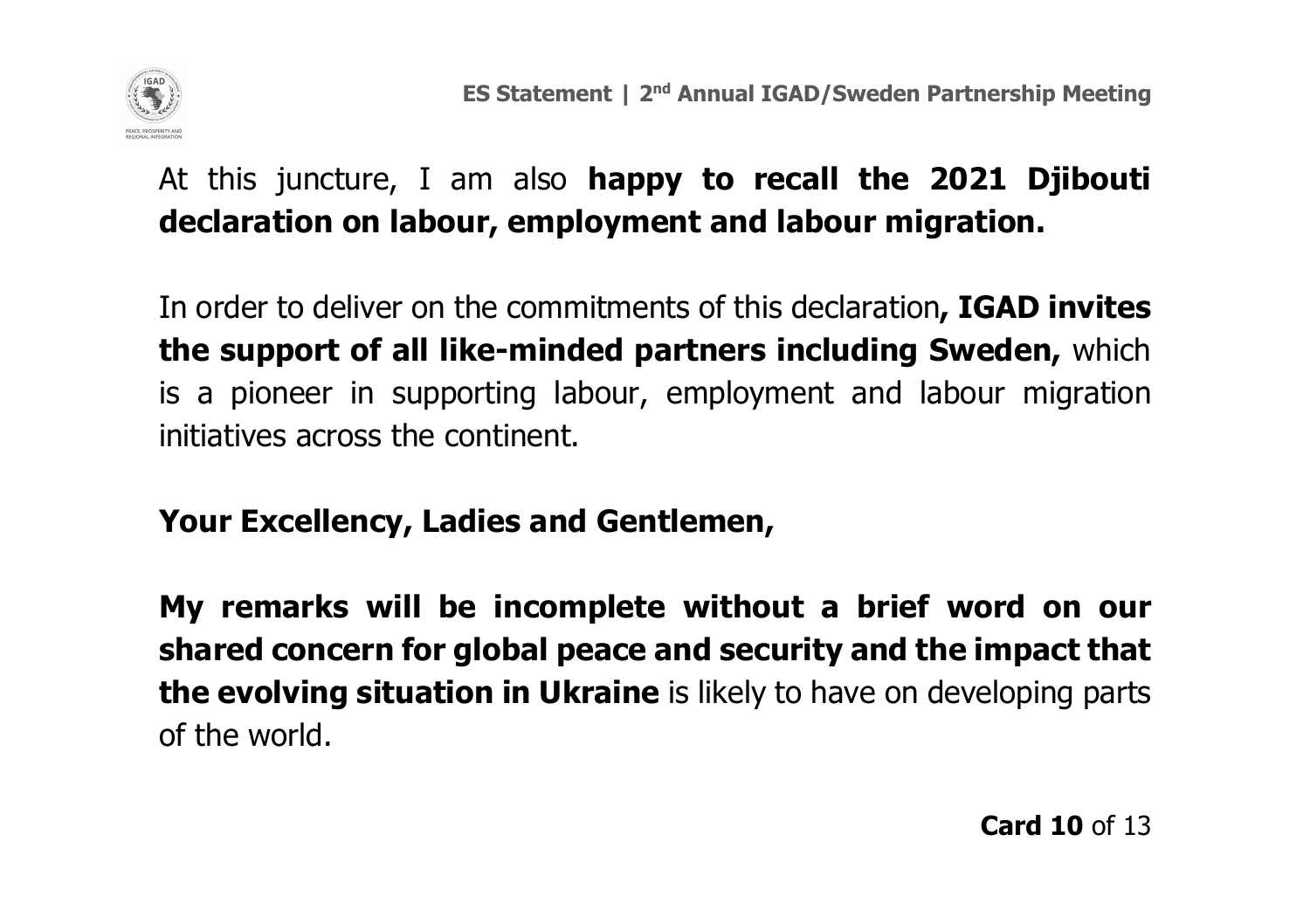

**IGAD and the Nordic countries including Sweden,** have an internationally recognised reputation for brokering peace in times of conflict. IGAD has benefited from Sweden's support as **our reliable partner in peace and security through the support extended to our interventions through the Joint Financing agreement (JFA)** and the IPPSHAR program.

It is our hope that a peaceful resolution to the conflict in Europe can be quickly reached through negotiations and dialogue, **before the rippleeffects of food insecurity, inflated costs of living and even proxy engagements make themselves fully felt in our region,** further undermining our fragile peace, security and stability.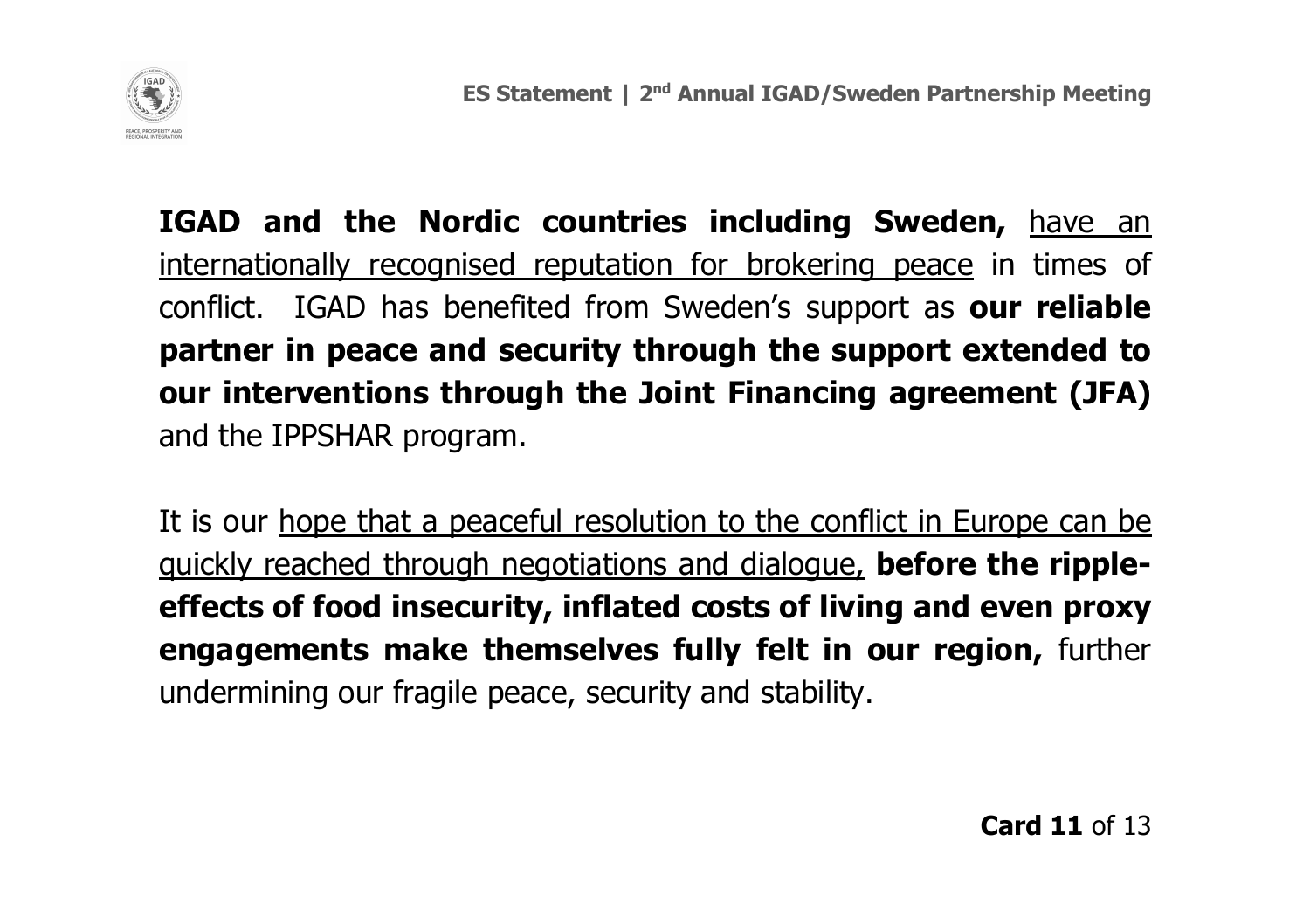

As I come to the conclusion of my remarks, **I sincerely thank you and this Swedish delegation for the honour of joining us physically in Djibouti in this annual partnership review meeting.** It is a tradition that we must strengthen and maintain in the post-pandemic era.

I am confident that the **political and technical dialogue in our annual planning meetings will help us to further cement our long-standing relationship and stimulate many more shared solutions** to the current challenges induced by COVID-19, instability and natural disasters as well as anything else that the future may bring.